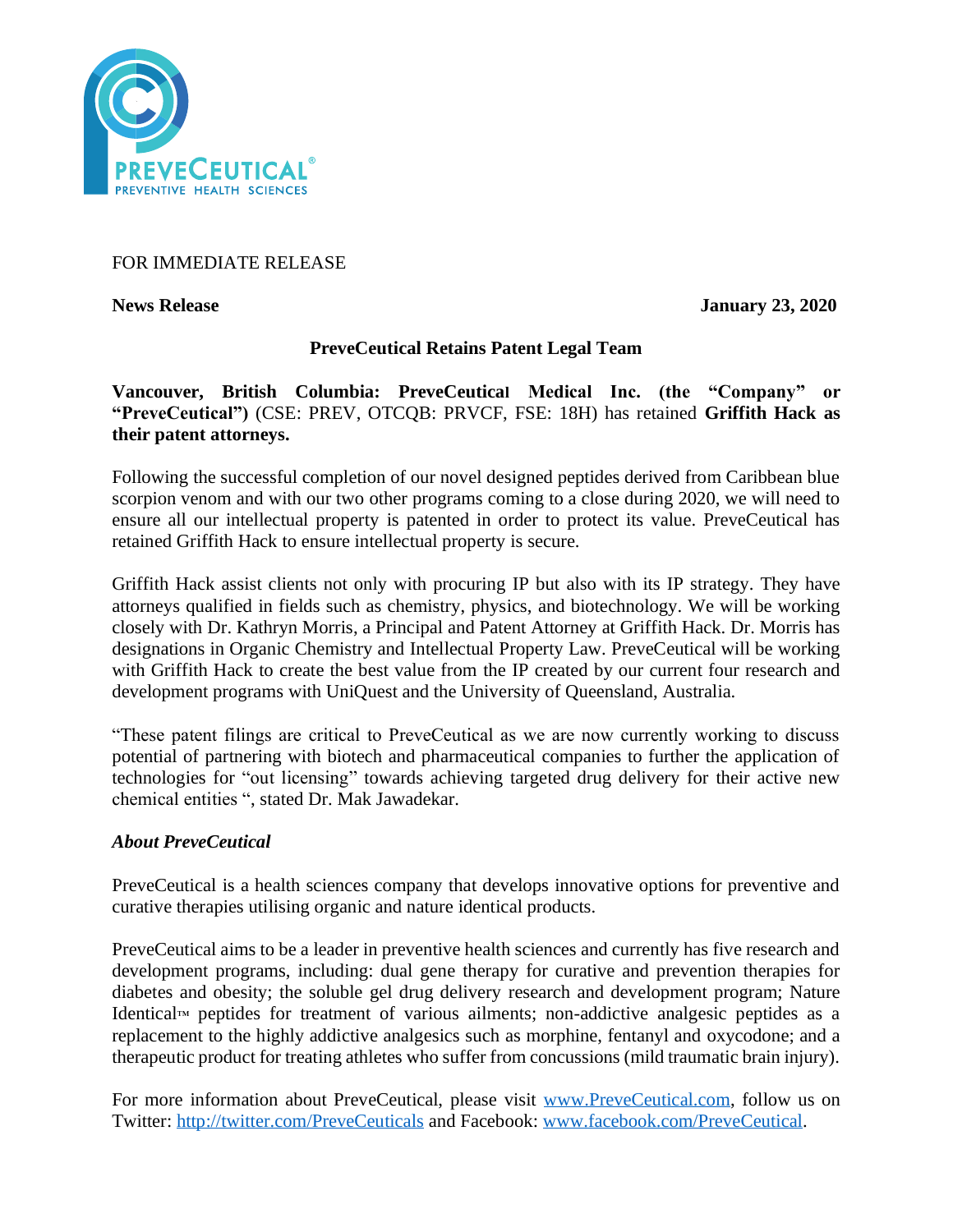### *About Griffith Hack*

Griffith Hack knows IP and the importance of protecting it, which they do with smarter IP development, performance tracking and management, which they call IP amplified.

Griffith Hack is proudly recognized as a Leading Firm for Intellectual Property in the Chambers and Partners 2020 Asia-Pacific legal guide.

For more information about Giffith Hack, please visit [https://www.griffithhack.com.](https://www.griffithhack.com/)

# *On Behalf of the Board of Directors of PreveCeutical*

*"Dr. Makarand (Mak) Jawadekar"* President & Chief Science Officer

#### *For further information, please contact:*

*PreveCeutical: Investor Relations* info@PreveCeutical.com

#### *Forward-Looking Statements:*

This news release contains forward-looking statements and forward-looking information (collectively, "forwardlooking statements") within the meaning of applicable Canadian and U.S. securities legislation, including the United States *Private Securities Litigation Reform Act of 1995*. All statements in this news release that are not purely historical are forward-looking statements and include any statements regarding beliefs, plans, expectations and orientations regarding the future including, without limitation, the applying for any patent(s), being granted any patent(s), and the continued research interests of PreveCeutical, PreveCeutical's anticipated business plans, and its prospects of success in executing its proposed plans. Often, but not always, forward-looking statements can be identified by words such as "will", "pro forma", "plans", "expects", "may", "should", "budget", "schedules", "estimates", "forecasts", "intends", "anticipates", "believes", "potential", "proposes" or variations of such words including negative variations thereof and phrases that refer to certain actions, events or results that may, could, would, might or will occur or be taken or achieved. Forward looking statements are based on certain assumptions regarding PreveCeutical, including expected growth, results of operations, including PreveCeutical's research and development activities, performance, industry trends, growth opportunities, and that PreveCeutical will be able to obtain the financing required to carry out its planned future activities, retain and attract qualified research personnel and obtain and/or maintain the necessary intellectual property rights needed to carry out future business activities.

Actual results could differ from those projected in any forward-looking statements due to numerous factors including, risks and uncertainties relating to: complexities and delays in connection with research and development activities and the actual results of research and development activities including the acceptance of any patent appplications and the granting of the patents thereunder; the ability of PreveCeutical to, among other things, protect its respective intellectual property, obtain any required governmental, regulatory or stock exchange approvals, permits, consents or authorizations required, including Canadian Securities Exchange acceptance of any planned future activities; and the ability of PreveCeutical to commercialise products, pursue business partnerships, complete their research programs as planned, and obtain the financing required to carry out their planned future activities. Other factors such as general economic, market or business conditions or changes in laws, regulations and policies affecting the biotechnology or pharmaceutical industry may also adversely affect the future results or performance of PreveCeutical. These forwardlooking statements are made as of the date of this news release and, unless required by applicable law, PreveCeutical assume no obligation to update the forward-looking statements or to update the reasons why actual results could differ from those projected in these forward-looking statements. Although PreveCeutical believes that the statements, beliefs, plans, expectations, and intentions contained in this news release are reasonable, there can be no assurance